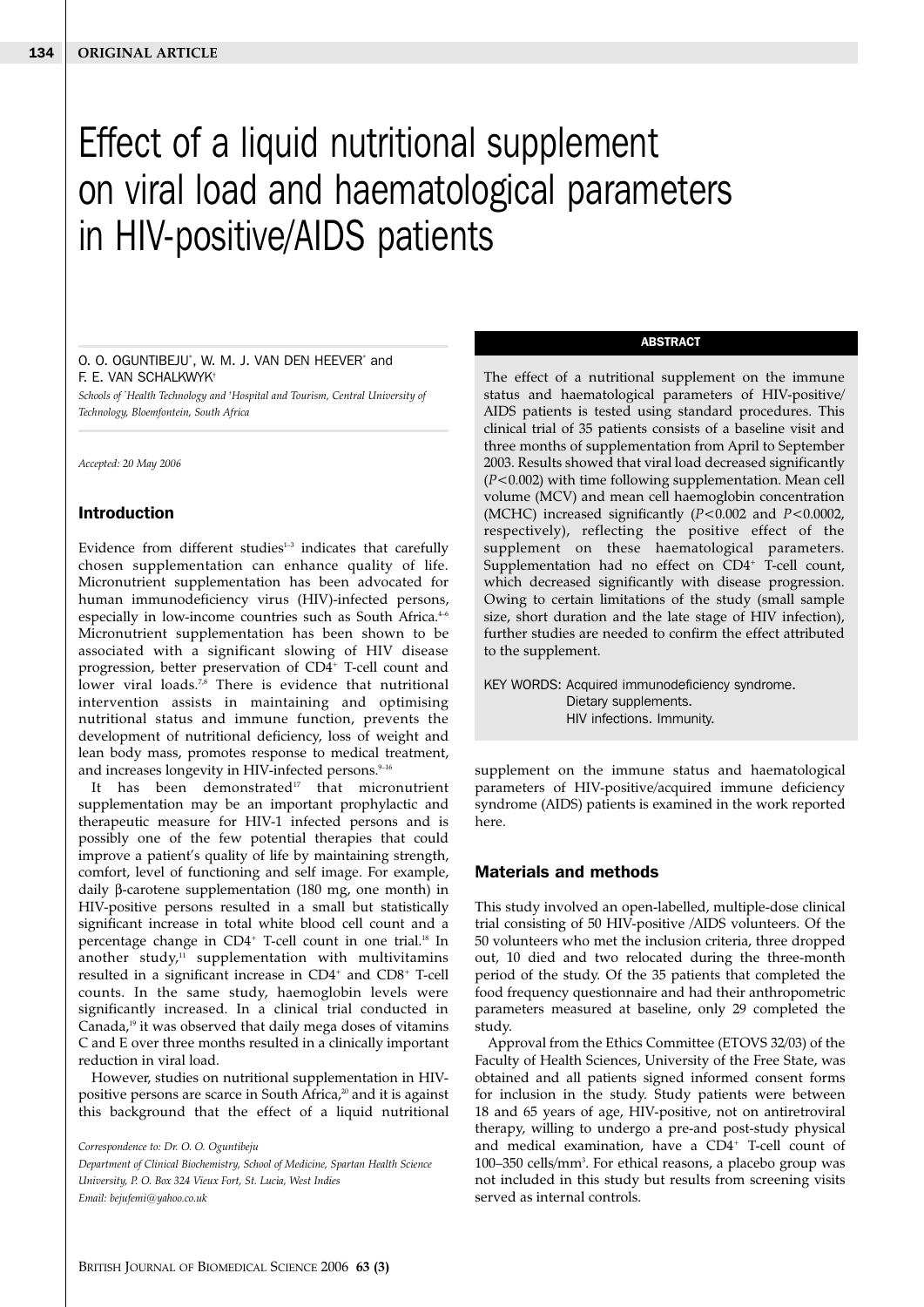The study involved a baseline visit and monthly visits to Medi Inn clinic and Tsepo House (home-based care) from April to September 2003. The duration of the study was similar to that reported by Allard *et al*. 19

#### *Sample collection and processing*

Blood (10 mL) was collected from each patient into EDTA sampling tubes for the determination of full blood count, CD4+ T-cell count and viral load. Blood samples were kept at room temperature and processed within four hours. Haematological parameters were performed on all patients using a Beckman Coulter analyser. T-cell subset numbers were determined by flow cytometry (Beckman Coulter).

A quantitative HIV-1 RNA polymerase chain reaction (PCR) was performed on batched samples using an HIV-1 monitor assay (Roche Molecular Systems) according to the manufacturer's instructions for the detection and quantitation of viral load. In each case, 50 µL each prepared RNA sample was used for PCR. Following amplification and detection of the PCR product, the starting HIV-1 RNA load in each sample was calculated in accordance with the internal quantitation standard, with results expressed as HIV-1 RNA copies/mL plasma.<sup>21</sup>

#### *Supplementation*

The supplement comprised extract of hypoxis (500 mg), grape fruit seed extract (4 mg), sitosterol and sitosterolin (28 mg), β-carotene (1 mg), vitamin E (12.5 mg), vitamin  $B_6$ (7.5 mg), vitamin  $B_1$  (3.75 mg), vitamin  $B_2$  (10 mg), vitamin  $B_{12}$ (3 µg), nicotinamide (5 mg), vitamin C (50 mg), olive green leaf extract (35 mg), folic acid (325 µg) and natural antioxidant (biocydin, 52 mg).

Following determination of baseline haematological and immunological parameters and viral load, patients were given 7.5 mL test supplement twice daily (07.00–09:00 and 16:00–19:00). Daily intake of supplement was monitored by members of the South African Red Cross Society, Bloemfontein, and the medical staff at Tsepo House.

# *Follow-up visits*

Patients visited the clinic on a monthly basis. Blood samples were taken and full blood count and CD4+/CD8+ T-cell counts were determined. Viral load estimation was repeated at the end of the study. Haematological and immunological parameters were also repeated at the end of the study to determine the possible influence of the supplement on these values.

Compliance with the regime was ensured by counting the supplement units on a daily basis and at each visit, and by reminding the patients of the need to follow the protocol. Compliance with supplement intake by patients was monitored by assistants of the South African Red Cross Society, Bloemfontein.

#### *Statistical analysis*

The results for the study were analysed by an independent biostatistician at the University of the Free State, Bloemfontein, South Africa, using SAS.<sup>22</sup> The results are presented in mean, median and standard deviation. Significance was set at *P*<0.05.

# **Results**

Table 1 shows the mean, standard deviation, median and *P* value of haematological parameters for the study group at baseline and on the final visit. Table 2 demonstrates the differences by gender.

Table 1. Haematological parameters in HIV-positive/AIDS patients at baseline and final visit.

|                                  | Baseline $(n=35)$ |           |               | Final visit $(n=29)$ |           |               | P value   |
|----------------------------------|-------------------|-----------|---------------|----------------------|-----------|---------------|-----------|
|                                  | Mean              | <b>SD</b> | <b>Median</b> | Mean                 | <b>SD</b> | <b>Median</b> |           |
| RBC (10 <sup>9</sup> /L)         | 4.0               | 0.6       | 4.1           | 4.4                  | 1.7       | 4.0           | <b>NS</b> |
| Haemoglobin (g/dL)               | 12.1              | 1.9       | 12.0          | 11.9                 | 1.7       | 11.9          | <b>NS</b> |
| Hct                              | 0.37              | 0.1       | 0.36          | 0.38                 | 0.1       | 0.36          | <b>NS</b> |
| MCHC (g/dL)                      | 32.8              | 0.9       | 33            | 33.6                 | 1.0       | 34            | < 0.0002  |
| $ESR$ (mm/h)                     | 83.7              | 32.8      | 86            | 86.7                 | 24.1      | 83            | <b>NS</b> |
| MCV (fL)                         | 91.8              | 5         | 92            | 87.7                 | 4.9       | 90            | < 0.002   |
| $MCH$ (pg)                       | 30.2              | 5         | 31            | 30.1                 | 2.4       | 30            | NS.       |
| <b>RDW</b>                       | 15.1              | 1.5       | 14.           | 15.2                 | 2.0       | 14.5          | <b>NS</b> |
| WCC $(10^9/L)$                   | 5.7               | 3.9       | 4.9           | 4.8                  | 1.6       | 4.8           | <b>NS</b> |
| Neutrophils (10 <sup>9</sup> /L) | 2.7               | 2.6       | 2.2           | 2.2                  | 1.0       | 2.2           | <b>NS</b> |
| Lymphocytes $(10^9/L)$           | 2.1               | 0.8       | 1.9           | 1.9                  | 0.9       | 1.9           | <b>NS</b> |
| Monocytes (10 <sup>9</sup> /L)   | 0.6               | 0.4       | 0.5           | 0.4                  | 0.3       | 0.4           | < 0.001   |
| Eosinophils (10 <sup>9</sup> /L) | 0.3               | 0.4       | 0.2           | 0.3                  | 0.3       | 0.2           | <b>NS</b> |
| Basophils (10 <sup>9</sup> /L)   | 0.1               | 0.5       | 0.02          | 0.03                 | 0.02      | 0.02          | <b>NS</b> |
| Platelets (10 <sup>9</sup> /L)   | 254.3             | 82.3      | 252           | 239.6                | 74.4      | 234           | <b>NS</b> |

*P*<0.05 significant.

NS: not significant; SD: standard deviation.

RBC: red blood cells; Hct: Haematocrit; MCV: mean cell volume; MCH: mean cell haemoglobin; MCHC: mean cell haemoglobin concentration; ESR: erythrocyte sedimentation rate; WCC: white cell count; RDW: red cell distribution width.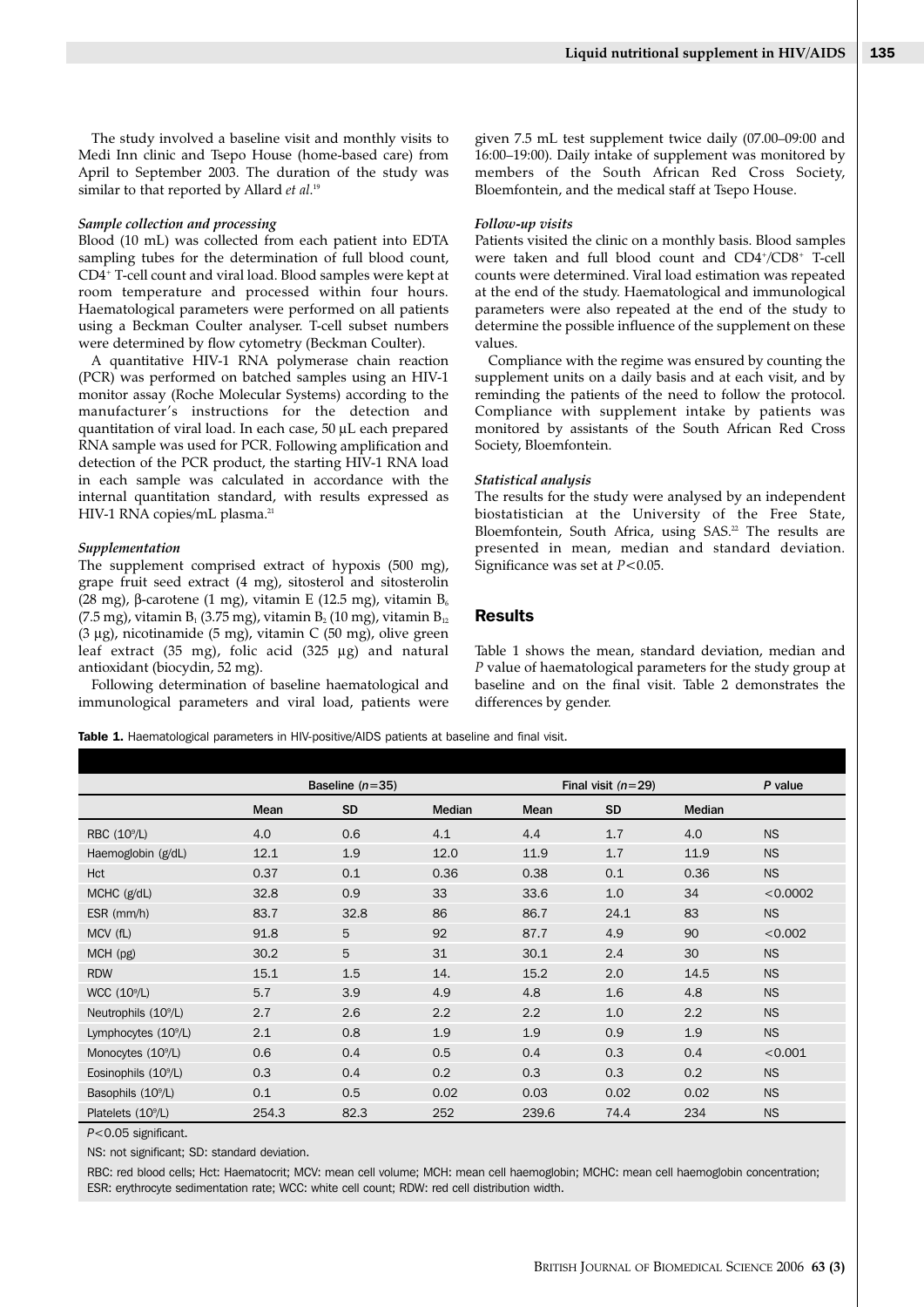Table 2. Haematological parameters of HIV-positive/AIDS patients at baseline and final visit by gender.

|                                  | Baseline $n = 35$ |           |          |         |                                 |            |
|----------------------------------|-------------------|-----------|----------|---------|---------------------------------|------------|
|                                  | Mean              | <b>SD</b> | P value  | Mean    | Final visit $n=29$<br><b>SD</b> | P value    |
| RBC (10 <sup>9</sup> /L)         |                   |           |          |         |                                 |            |
| Male                             | 4.4               | 0.8       | 0 > 0.05 | 4.4     | 2.0                             | 0 > 0.05   |
| Female                           | 3.9               | 0.6       |          | 4.4     | 2.0                             |            |
| Haemoglobin (g/dL)               |                   |           |          |         |                                 |            |
| Male                             | 13.7              | 2.5       | < 0.03   | 13.4    | 2.6                             | 0.1        |
| Female                           | 11.6              | 1.5       |          | 11.4    | $3.1\,$                         |            |
| Hct                              |                   |           |          |         |                                 |            |
| Male                             | 0.41              | 0.1       | < 0.02   | 0.39    | 0.1                             | 0 > 0.05   |
| Female                           | 0.36              | 0.04      |          | 0.38    | 0.1                             |            |
| MCHC (g/dL)                      |                   |           |          |         |                                 |            |
| Male                             | 33.5              | 0.9       | < 0.05   | 33.8    | $1.3\,$                         | 0 > 0.05   |
| Female                           | 32.1              | 0.9       |          | 33.5    | 0.9                             |            |
| ESR (mm/h)                       |                   |           |          |         |                                 |            |
| Male                             | 95.9              | 24.9      | 0 > 0.05 | 87.4    | 18.8                            | 0 > 0.05   |
| Female                           | 80.1              | 34.4      |          | 86.4    | 26.2                            |            |
| MCV (fL)                         |                   |           |          |         |                                 |            |
| Male                             | 90.8              | 4.3       | 0 > .05  | 92.8    | 4.6                             | $< 0.05*$  |
| Female                           | 89.2              | 3.9       |          | 91.6    | 4.9                             |            |
| MCH (pg)                         |                   |           |          |         |                                 |            |
| Male                             | 33.5              | 2.2       | < 0.01   | 32.5    | 1.8                             | $< 0.05^*$ |
| Female                           | 30.0              | 1.9       |          | 29.1    | 2.1                             |            |
| <b>RDW</b>                       |                   |           |          |         |                                 |            |
| Male                             | 15.6              | 1.7       | >0.05    | 13.1    | 2.0                             | 0 > 0.05   |
| Female                           | 16.0              | 2.3       |          | 15.7    | 2.1                             |            |
| WCC $(10^9/L)$                   |                   |           |          |         |                                 |            |
| Male                             | 5.9               | 3.8       | 0 > 0.05 | 4.8     | 1.6                             | 0 > 0.05   |
| Female                           | 4.8               | 2.7       |          | 4.4     | 1.3                             |            |
| Neutrophils (10%L)               |                   |           |          |         |                                 |            |
| Male                             | 2.9               | 2.6       | 0 > 0.05 | 3.0     | 3.2                             | 0 > 0.05   |
| Female                           | 2.4               | $1.9\,$   |          | 2.3     | 2.6                             |            |
| Lymphocytes (10 <sup>9</sup> /L) |                   |           |          |         |                                 |            |
| Male                             | 2.3               | $0.8\,$   | 0 > .05  | 2.4     | 0.9                             | 0 > 0.05   |
| Female                           | $1.8\,$           | 0.7       |          | $2.1\,$ | 0.9                             |            |
| Monocytes (10 <sup>9</sup> /L)   |                   |           |          |         |                                 |            |
| Male                             | 0.4               | $0.6\,$   | 0 > 0.05 | $0.5\,$ | $0.1\,$                         | 0 > 0.05   |
| Female                           | 0.5               | 0.7       |          | 0.6     | 0.3                             |            |
| Eosinophils (10 <sup>9</sup> /L) |                   |           |          |         |                                 |            |
| Male                             | 0.3               | $0.2\,$   | 0 > 0.05 | 0.3     | 0.3                             | 0 > 0.05   |
| Female                           | 0.4               | 0.3       |          | $0.2\,$ | $0.2\,$                         |            |
| Basophils (10 <sup>9</sup> /L)   |                   |           |          |         |                                 |            |
| Male                             | $0.1\,$           | 0.5       | 0 > 0.05 | 0.02    | 0.01                            | 0 > 0.05   |
| Female                           | 0.1               | $0.5\,$   |          | 0.03    | 0.02                            |            |
| Platelets (109/L)                |                   |           |          |         |                                 |            |
| Male                             | 258.5             | 83.1      | 0 > 0.05 | 241.2   | 76.1                            | 0 > 0.05   |
| Female                           | 250.1             | 79.7      |          | 238     | 74.7                            |            |
| P<0.05 significant.              |                   |           |          |         |                                 |            |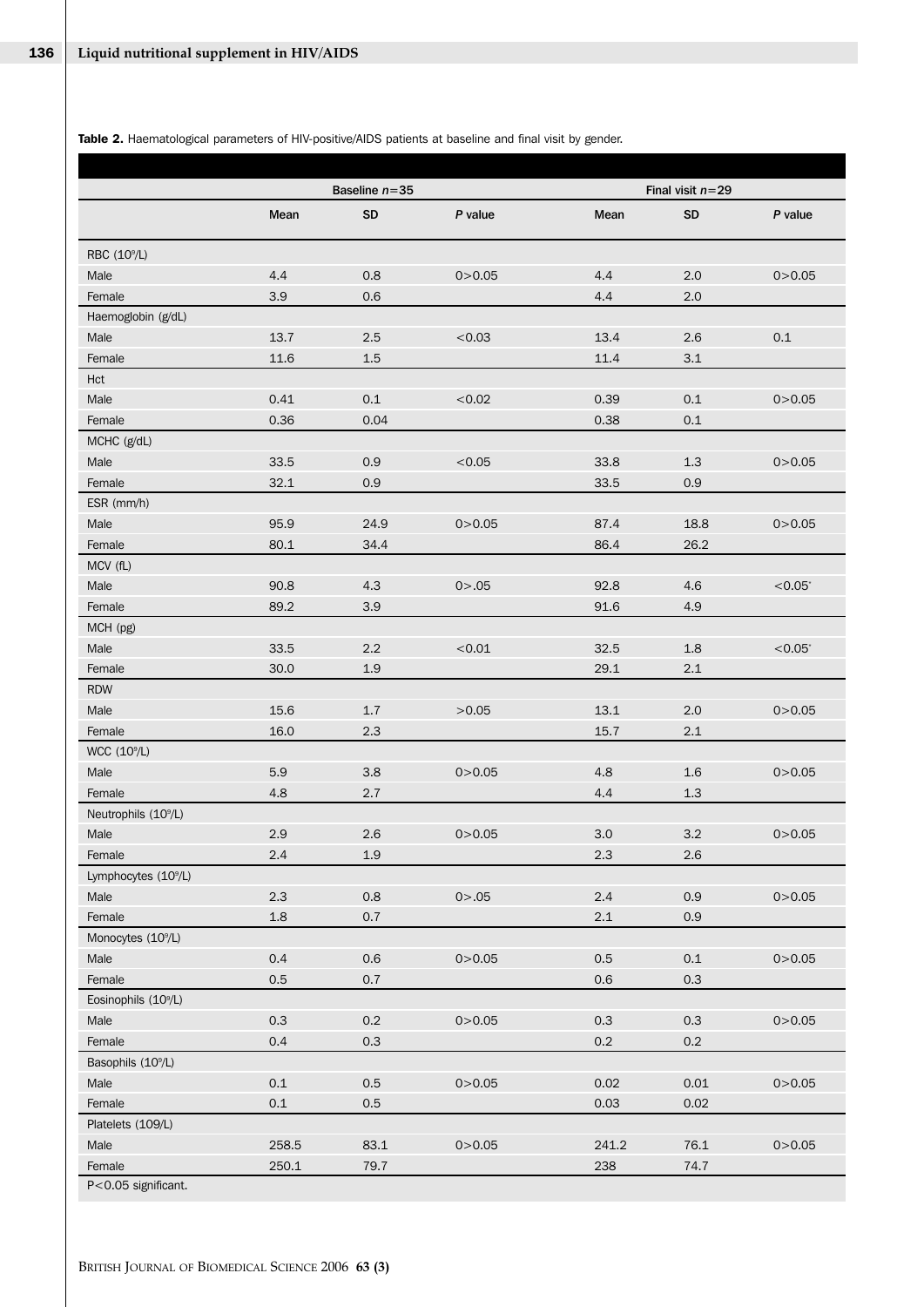|                                      | Baseline $n = 35$ |           |               | Final visit $n=28$ |           |               | P value |
|--------------------------------------|-------------------|-----------|---------------|--------------------|-----------|---------------|---------|
|                                      | Mean              | <b>SD</b> | <b>Median</b> | Mean               | <b>SD</b> | <b>Median</b> |         |
| Total T-cell count/mm <sup>3</sup>   | 1615              | 736.3     | 1543          | 1495.7             | 758.9     | 1400          | 0.07    |
| $CD4+$ T-cell count/mm <sup>3</sup>  | 203.9             | 83.5      | 176           | 188.2              | 96.9      | 164           | < 0.03  |
| $CDS + T-cell$ count/mm <sup>3</sup> | 1407.2            | 672.2     | 1254          | 1267.1             | 686.9     | 1228          | 0.09    |
| CD4/CD8 ratio                        | 0.2               | 0.1       | 0.2           | 0.2                | 0.1       | 0.2           | 0.7     |
| Viral load/mL                        | 374302            | 300299    | 292000        | 279367             | 244877.6  | 193000        | < 0.002 |
| SD: standard deviation               |                   |           |               |                    |           |               |         |

**Table 3.** Immunological parameters of HIV-positive/AIDS patients at baseline and final visit.

*P*<0.05 significant

Table 3 shows the mean, standard deviation, median and P value of immunological parameters at baseline and on the final visit.  $CD4^+$  T-cell count ( $P < 0.03$ ) and viral load (*P*<0.002) showed significant differences between the baseline and final visit. The supplement showed no positive effect on CD4<sup>+</sup> T-cell count, which decreased significantly with disease progression (*P*<0.03); however, the supplement demonstrated a significantly positive effect on viral load (*P*<0.002). Table 4 demonstrates the differences by gender. The supplement appeared to have a positive effect on CD8<sup>+</sup> T-cell count by gender but this was not significant (*P*<0.05).

# **Discussion**

The current study would appear to be the first clinical trial of its type in the Free State Province of South Africa and the results demonstrated that daily supplementation of micronutrients (antioxidants/minerals) and a sterol/sterolin mixture significantly decreased the viral load in an HIVpositive population. Researchers recommend the benefit of nutritional intervention programmes, including supplementation with antioxidant nutrients, as part of the comprehensive care for HIV-positive/AIDS people.<sup>10,23,24</sup> In this study, levels of these antioxidants were not determined because it was not the primary focus. However, a previous study performed in the Free State by Van Staden *et al*. 4 reported reduced levels of these antioxidants in the blood of HIV-positive persons. It was therefore appropriate to test the effect of a liquid product containing sterol/sterolin and antioxidants on the immune status and haematological parameters of HIV-positive/AIDS patients.

*In vitro* evidence implicates oxidative stress in the stimulation of HIV replication through activation of the necrosis factor in a human T-cell line, $25$  and the addition of antioxidant vitamins blocks the activation of the necrosis factor and inhibits HIV replication.25–27 Similar effects may occur *in vivo*, as demonstrated by the significant reduction in HIV viral load observed following supplementation in the present study.

This finding is similar to that reported by Allard *et al.*,<sup>19</sup> who observed that daily vitamin C and E supplementation over three months resulted in reduction in viral load. In another study, Bouic *et al*. <sup>3</sup> indicated that HIV-positive subjects on a sterol/sterolin mixture experienced a decrease in average viral load.

The supplement in the present study contained sterol/sterolin mixture and antioxidants/minerals. Whether the significant reduction in viral load was due to the sterol/sterolin mixture or to its combination with the other supplement components (antioxidants/minerals) needs to be clarified in future studies.

Kanter *et al*. <sup>2</sup> reported delayed onset of AIDS and death following supplementation with multivitamins. The current study did not measure progression of HIV infection or survival rate; however, evidence<sup>6,13,28</sup> shows that one of the factors determining disease progression in HIV infection is the rate of virus replication. In decreasing the viral load significantly, supplementation shows its positive effect on the quality of life and the rate of disease progression in those with HIV/AIDS.

A central feature in the pathogenesis of HIV infection is the depletion of CD4<sup>+</sup> T-lymphocytes.<sup>29,30</sup> CD4<sup>+</sup> quantitation measures this depletion and provides important information about the immune status of HIV-1-infected persons. Here, the CD4+ T-cell count decreased significantly during the course of study. Decrease in CD4+ T count reflects the reduction in immune status.

With a decrease in viral load, it was expected that CD4<sup>+</sup> T count would increase, but this did not occur. The quantity and function of CD4<sup>+</sup> T cells depends on the production of new CD4<sup>+</sup> T cells. If production is impaired, damaged CD4<sup>+</sup> T cells cannot be replaced and therefore a decrease in viral load may not necessarily result in a corresponding increase in the CD4<sup>+</sup> T-cell count.

Compared with viral load, measurement of CD4+ T cells might be misleading in predicting HIV progression;<sup>30-34</sup> therefore, viral load seems a better predictor of HIV replication and the rate of decline in immune status in HIVinfected persons.

Although AIDS-defining complications are common once the CD4<sup>+</sup>T-cell count is  $\langle 200 \text{ cells/mm}^3$ , the association between the CD4<sup>+</sup> T-cell count and the risk of death in persons with AIDS is not well defined. In the present study, 10 of the patients whose CD4+T-cell count fell below 200 cells/mm3 died during the course of the study. However, a few of the patients who had a CD4+T-cell count <200 cells/mm3 survived to the end of the study.

CD8+ T lymphocytes are believed to mediate antiviral activity against HIV.<sup>35</sup> This was first reported in 1986 when investigators noted that depletion of CD8+ T cells from peripheral blood of HIV-infected persons resulted in a marked increase in viral replication. Replacement of the CD8+ T cells caused a dose-dependent suppression of viral replication, and an increase in the CD8+T-cell count correlated with a decline in viraemia and inversely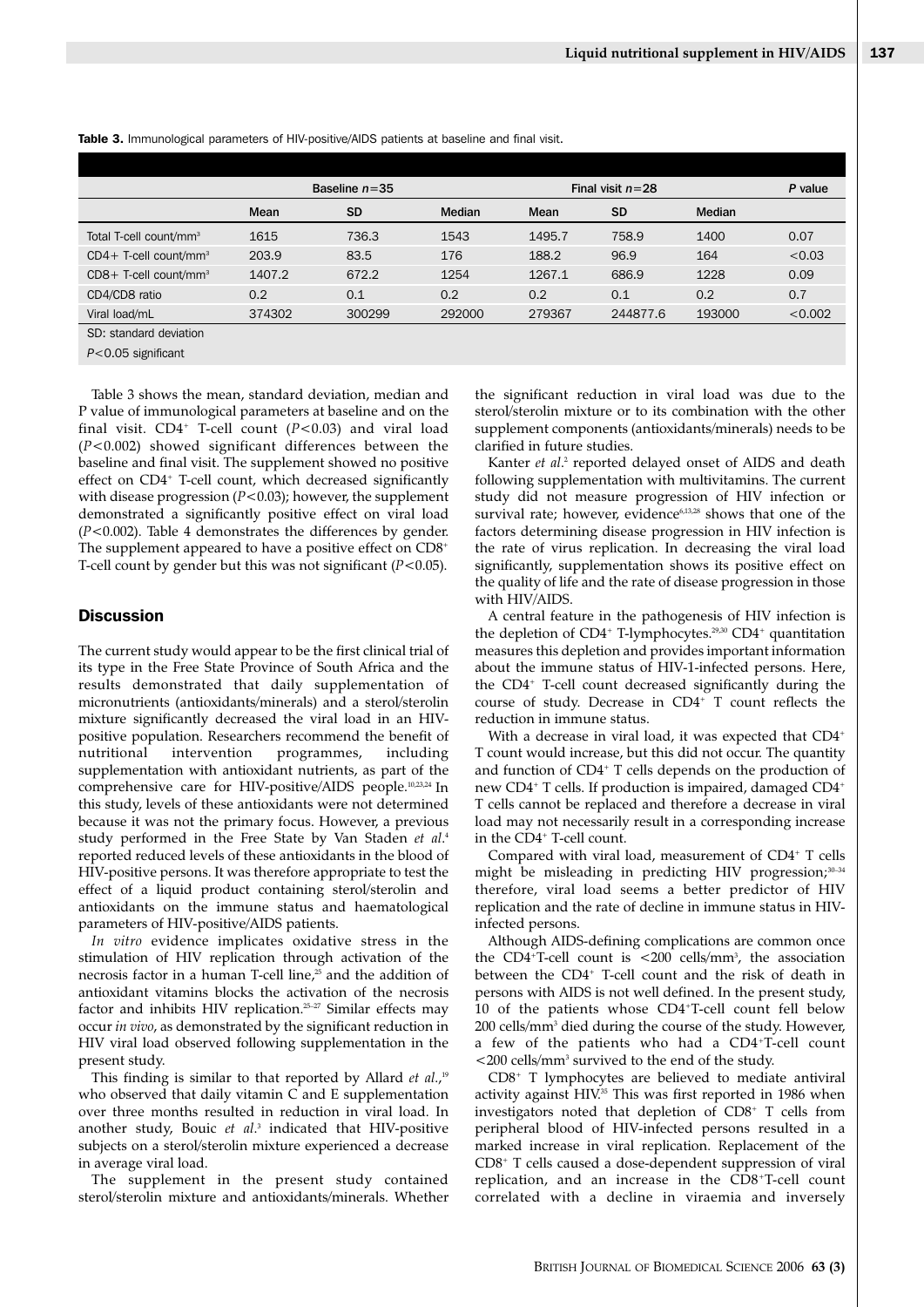**Table 4.** Immunological parameters of HIV-positive/AIDS patients by gender.

|                                     |        | Baseline $n = 35$ |          |        | Final visit $n=29$ |          |
|-------------------------------------|--------|-------------------|----------|--------|--------------------|----------|
|                                     | Mean   | <b>SD</b>         | P value  | Mean   | <b>SD</b>          | P value  |
| Total T-cell count/mm <sup>3</sup>  |        |                   |          |        |                    |          |
| Male                                | 1617   | 737.1             | 0 > 0.05 | 1543   | 697                | 0 > 0.05 |
| Female                              | 1498   | 746.3             |          | 1344   | 701.9              |          |
| $CD4+$ T-cell count/mm <sup>3</sup> |        |                   |          |        |                    |          |
| Male                                | 204.2  | 83.8              | 0 > 0.05 | 188.6  | 86.2               | 0 > 0.05 |
| Female                              | 202.4  | 81.2              |          | 182.2  | 90.1               |          |
| CD8+ T-cell count/mm <sup>3</sup>   |        |                   |          |        |                    |          |
| Male                                | 1411   | 671.3             | < 0.02   | 1255   | 675.3              | 0 > 0.05 |
| Female                              | 1390   | 686.5             |          | 1247   | 668.4              |          |
| CD4/CD8 ratio                       |        |                   |          |        |                    |          |
| Male                                | 0.16   | 0.1               | 0 > 0.05 | 0.18   | 0.1                | 0 > 0.05 |
| Female                              | 0.18   | 0.1               |          | 0.17   | 0.1                |          |
| Viral load/mL                       |        |                   |          |        |                    |          |
| Male                                | 374308 | 300301            | 0 > 0.05 | 279371 | 244876.2           | 0 > 0.05 |
| Female                              | 374304 | 300304            |          | 279373 | 244878.1           |          |
| $P<0.05$ significant                |        |                   |          |        |                    |          |

correlated with disease progression.<sup>35</sup> In the present study, CD8+ T cells showed no correlation with decrease in viral load.

HIV infection is known to reverse the CD4+/CD8+ T-cell ratio (normal range: 0.72–3.14). A CD4+/CD8+ T-cell ratio of 0.15 is said to correlate with a CD4+T-cell count of 200 cells/mm3 . A high baseline CD8+T-cell count and subsequent fall seems to occur as a result of HIV-mediated immune hyperactivation.<sup>34</sup> The median CD4<sup>+</sup>/CD8<sup>+</sup> T-cell count ratio of 0.2 reported in the present study is similar to the figure quoted above and tends to correlate with the level of the CD4+T-cell count. The present study also indicated that the CD4+/CD8+ T-cell count ratio was reversed. The reversed ratio is believed to be associated with a significant decline in CD4+ T-cell count.

In the present study, anaemia was defined as haemoglobin below 12.0 g/dL (Table 1). The haemoglobin level in all the patients was slightly above 12.0 g/dL at baseline and proved to be more or less stable through the course of the study. It is possible that haemoconcentration contributed to the haemoglobin level reported in this population. Anaemia is a common manifestation of HIV infection and occurs at all stages of HIV-associated disease. It remains a significant problem despite recent advances in antiretroviral therapy and the introduction of highly antiretroviral therapy (HAART) to routine clinical practice.<sup>36</sup>

Among HIV-infected patients, anaemia has been linked to decreasing levels of CD4+T-cell counts (more severe with CD4+ T-cell count <200 cells/mm<sup>3</sup>), increased plasma HIV RNA levels, and a history of clinical AIDS-defining conditions. Anaemia in HIV-infected persons has also been linked to abnormally low levels of erythropoietin, decreased erythropoietin production, increased erythrocyte destruction, ineffective erythrocyte production and the use of multiple medications.

Haemoglobin level in HIV-infected patients is expected to decrease as the disease progresses. In the present study, the level was maintained and it is possible that this was due to the use of the supplement, which contained folic acid, vitamin C and vitamin  $B_{12}$ , all of which could have helped to maintain the haemoglobin level.

Folic acid is essential in the formation and maturation of red blood cells.<sup>37</sup> Vitamin C is a reducing agent and prevents the oxidation of iron, thus making more iron available. The effect of vitamin  $B_{12}$  in red blood cell synthesis is well known.

There was no significant difference between the median white cell count and median differential count in the patients before and after supplementation. Baseline total T-lymphocyte count and total T-lymphocyte count following supplementation did not show significant differences (Table 1). Lymphopenia and neutropenia are common in HIV-positive/AIDS, especially in Africa;<sup>34</sup> however, these phenomena were not observed in the present study.

A high incidence of thrombocytopenia has been reported in some HIV-positive patients. Prevalence of 5–12% has been reported in AIDS-related complex (ARC) patients compared with a prevalence of 30% in patients with AIDS.<sup>38</sup> The mechanism of thrombocytopenia in HIV infection appears to be due to the presence of an autoantibody acting against a platelet membrane protein. This protein appears to be approximately 25 kDa in size and is present on normal platelets. It may resemble an HIV precursor protein, but the exact mechanisms for platelet destruction remain unclear. Patients in the present study did not show thrombocytopenia, as the platelet counts were within the reference range (Table 1). This could be due to the small sample size.

The present study showed that supplementation significantly reduced viral load and had an effect on some haematological parameters, suggesting clinical benefit worthy of larger clinical trials. Use of antiretroviral therapies is generally limited in developing countries, particularly those in sub-Saharan Africa, and thus supplements are an important adjunct to treatment and might show appreciable